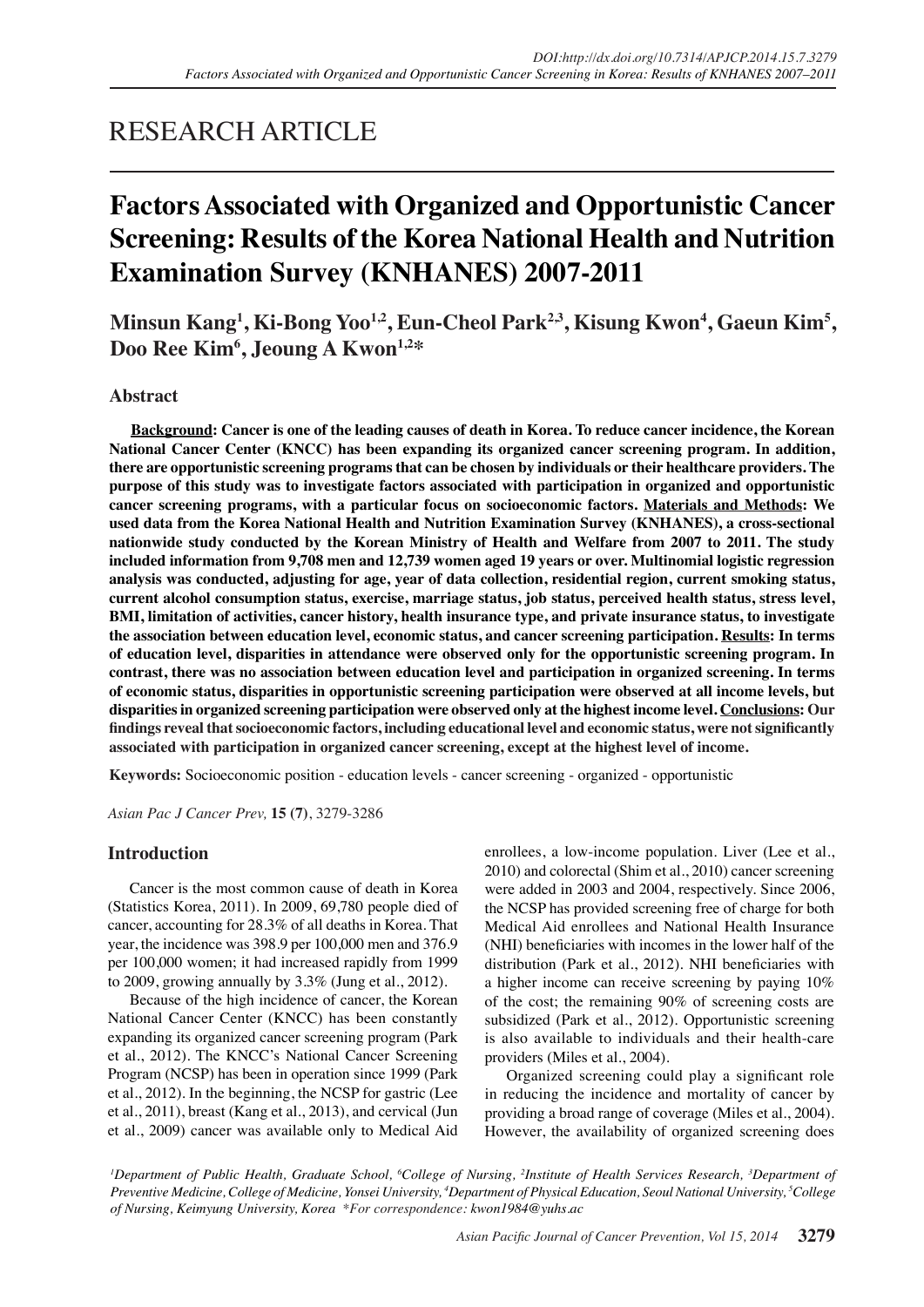#### *Minsun Kang et al*

not always guarantee that inequalities in attendance will be minimal (Spadea et al., 2010). Also, several studies have reported that differences in characteristics such as age, civil status, and socioeconomic position (SEP) are associated with whether an individual receives screening (Ronco et al., 1997) and coverage (Ronco et al., 1991; Borras et al., 1999). Here, SEP includes social and economic status, factors which reflect an individual's place in society. SEP incorporates, for example, education level, income, and wealth (Shaw, 2007). To date, few studies have investigated factors associated with attendance for the two different types of cancer screening in Korea (Park et al., 2012; Suh et al., 2013). To target programs efficiently, it is necessary to understand the factors related to screening attendance. Understanding the factors associated with inequalities in attendance according to screening type is also important. The aim of this study was to describe the factors associated with organized and opportunistic cancer screening program attendance.

## **Materials and Methods**

#### *Subjects*

This study used Korea National Health and Nutrition Examination Survey (KNHANES) data, which is crosssectional nationwide data collected from 2007 to 2011. KNHANES is conducted by the Korean Ministry of Health and Welfare. Sampling in this survey was conducted using a stratified, multistage, clustered probability sampling method (Korea Centers for Disease Control and Prevention, 2012)

The survey has three components: a health interview, a nutrition survey, and a health examination. To obtain the data, household interviews and physical examinations were conducted. An informed consent form was acquired from all participants. The KNHANES website provides survey data to the public. Therefore, ethical approval was not required to analyze KNHANES data.

The total sample size for data collected from 2007 to 2011 was 42,347. Of these individuals, 8,518 were 19 years of age or younger and not included in the analysis. Also, missing data were not analyzed. In the end, 9,708 men and 12,739 women 19 years of age or older were included in the study.

#### *Dependent variable*

History of cancer was assessed by asking, "In the last 2 years, have you had a cancer screening?" The responses were: (1) no; (2) yes, opportunistic cancer screening; and (3) yes, organized cancer screening.

#### *Independent variables of primary interest*

Educational level was assessed by asking, "What is your educational level?" Response options were: (1) elementary school, (2) middle school, (3) high school, or (4) college or higher. Economic status was evaluated by household monthly income quartile, and the response options were: (1) Q1, (2) Q2, (3) Q3, and (4) Q4. Q1 is the lowest quartile, and Q4 is the highest.

#### *Covariates*

The sociodemographic factors considered were age, residential region, marriage status, health insurance type, private insurance status, and job status. Age data were obtained from KNHANES and assigned to four categories: 19-39, 40-59, 60-79, and 80 years of age or older. Residential region had two categories: metropolis (Seoul, Busan, Daegu, Incheon, Kwangju, Daejeon, and Woolsan) or town/country (Kyungki, Kangwon, Chungbuk, Chungnam, Jonbuk, Jonnam, Kyungbuk, Kyungnam, and Jeju). Marriage status also had two categories: married or not married. Health insurance categories included local national health insurance, corporate national health insurance, and Medical Aid (Kwon, 2009). Private insurance status was a dichotomous

|  | Table 1. Characteristics of Subjects (Men) |  |  |  |  |
|--|--------------------------------------------|--|--|--|--|
|--|--------------------------------------------|--|--|--|--|

| Variables                |                                             | Gastric      | Liver                                     | Colon                     |
|--------------------------|---------------------------------------------|--------------|-------------------------------------------|---------------------------|
|                          |                                             | cancer       | cancer                                    | cancer                    |
|                          |                                             | $(n=7,272)$  | $(n=7,016)$                               | $(n=5,148)$               |
| Age (years)              | 30-39                                       |              |                                           |                           |
|                          | 40-49                                       |              | 2,100 (28.9) 2,009 (28.6)                 |                           |
|                          | 50-59                                       |              | 1,907 (26.2) 1,831 (26.1)                 | 1,898 (36.9)              |
|                          | $60 - 69$                                   |              | 1,782 (24.5) 1,721 (24.5)                 | 1,775 (34.5)              |
|                          | $\geq 70$                                   |              | 1,483 (20.4) 1,455 (20.7)                 | 1,475 (28.7)              |
| Year                     | 2007                                        | 94 (1.3)     | 73<br>(1.0)                               | 44 (0.9)                  |
|                          | 2008                                        |              | 1,668 (22.9) 1,558 (22.2)                 | 1,148 (22.3)              |
|                          | 2009                                        |              | 1,953 (26.9) 1,828 (26.1)                 | 1,363 (26.5)              |
|                          | 2010                                        |              | 1,793 (24.7) 1,793 (25.6)                 | 1,272 (24.7)              |
|                          | 2011                                        |              | 1,764 (24.3) 1,764 (25.1)                 | 1,321 (25.7)              |
| Region*                  | Metropolis                                  |              | 4,493 (61.8) 4,338 (61.8)                 | 3,053 (59.3)              |
|                          | Town or Country                             |              | 2,779 (38.2) 2,678 (38.2)                 | 2,095 (40.7)              |
| Marriage status          | Single                                      | 153(2.1)     | 151<br>(2.2)                              | 47 (0.9)                  |
|                          | Married                                     |              | 7,119 (97.9) 6,865 (97.9)                 | 5,101 (99.1)              |
| Current smoking          | Nonsmoking                                  |              | 4,524 (62.2) 4,375 (62.4)                 | 3,437 (66.8)              |
|                          | Smoking                                     |              | 2,748 (37.8) 2,641 (37.6)                 | 1,711 (33.2)              |
| Current alcohol          | Nondrinking                                 |              | 1,506 (20.7) 1,455 (20.7)                 | 1,283 (24.9)              |
| consumption              | Drinking                                    |              | 5,766 (79.3) 5,561 (79.3)                 | 3,865 (75.1)              |
| Exercise                 | No                                          | (9.9)<br>717 | 701 (10.0)                                | 536 (10.4)                |
|                          | Yes                                         |              | $6,555(90.1)$ $6,315(90.0)$               | 4,612 (89.6)              |
| <b>Educational</b> level | Elementary school 1,969 (27.1) 1,904 (27.1) |              |                                           | 1,860 (36.1)              |
|                          | Middle school                               |              | 1,233 (17.0) 1,194 (17.0)                 | 1,044 (20.3)              |
|                          | High school                                 |              | 2,232 (30.7) 2,149 (30.6)                 | 1,361 (26.4)              |
|                          | College or higher                           |              | 1,838 (25.3) 1,769 (25.2)                 | 883 (17.2)                |
| Economic status          | Q1                                          |              | 1,537 (21.1) 1,477 (21.1)                 | 972 (18.9)                |
|                          | Q <sub>2</sub>                              |              | 1,790 (24.6) 1,790 (25.5)                 | 1,315 (25.5)              |
|                          | Q <sub>3</sub>                              |              | 1,843 (25.3) 1,716 (24.5)                 | 1,377 (26.8)              |
|                          | O4                                          |              | 2,102 (28.9) 2,033 (29.0)                 | 1,484 (28.8)              |
| Job status               | Unemployed                                  |              | 2,063 (28.4) 1,996 (28.5)                 | 1,907 (37)                |
|                          | Employee                                    |              | 2,445 (33.6) 2,374 (33.8)                 | 1,268 (24.6)              |
|                          | Employer                                    |              | 2,764 (38.0) 2,646 (37.7)                 | 1,973 (38.3)              |
| Perceived health         | Very good                                   | 440 (6.1)    | 418<br>(6.0)                              | 325 (6.3)                 |
| status                   | Good                                        |              | 2,527 (34.8) 2,423 (34.5)                 | 1,708 (33.2)              |
|                          | Moderate                                    |              | 2,753 (37.9) 2,675 (38.1)                 | 1,824 (35.4)              |
|                          | Bad                                         |              | 1,295 (17.8) 1,250 (17.8)                 | 1,045 (20.3)              |
|                          | Very bad                                    | 257 (3.5)    | 250<br>(3.6)                              | 246 (4.8)                 |
| Stress level             | Mild                                        |              | 5,708 (78.5) 5,502 (78.4)                 | 4,202 (81.6)              |
|                          | Severe                                      |              | 1,564 (21.5) 1,514 (21.6)                 | 946 (18.4)                |
| Body mass index          | $\leq 18.4$                                 | 234 (3.2)    | 228<br>(3.3)                              | 196 (3.8)                 |
| (kg/m <sup>2</sup> )     | 18.5-24.9                                   |              | 4,497 (61.8) 4,351 (62.0)                 | 3,303 (64.2)              |
|                          | $\geq$ 25                                   |              | 2,541 (34.9) 2,437 (34.7)                 | 1,649 (32.0)              |
| Limitation in            | Yes                                         |              | $1,188(16.3)$ $1,151(16.4)$               | 1,066 (20.7)              |
| activities               | No                                          |              | $6,084(83.7)$ 5,865 (83.6)                | 4,082 (79.3)              |
| Cancer history           | No                                          |              | 7,099 (97.6) 6,850 (97.6)                 | 4,982 (96.8)              |
|                          | Yes                                         | (2.4)<br>173 | 166<br>(2.4)                              | 166 (3.2)                 |
| Health insurance         |                                             |              | 2,795 (38.4) 2,675 (38.1)                 | 1,898 (36.9)              |
|                          | NHI (self)<br>NHI (employee)                |              | 4,255 (58.5) 4,124 (58.8)                 | 3,084 (59.9)              |
| type                     | Medicaid aid                                |              |                                           |                           |
| Private insurance        | No                                          | 222 (3.1)    | 217<br>(3.1)<br>2,803 (38.6) 2,718 (38.7) | 166 (3.2)<br>2,519 (48.9) |
|                          | Yes                                         |              |                                           |                           |
|                          |                                             |              | 4,469 (61.5) 4,298 (61.3)                 | 2,629 (51.1)              |
| Cancer screening         | No screening                                |              | 5,034 (69.2) 4,778 (68.1)                 | 3,488 (67.8)              |
|                          | Opportunistic                               | 828 (11.4)   | 828 (11.8)                                | 592 (11.5)                |
|                          | Organized                                   |              | 1,410 (19.4) 1,410 (20.1)                 | 1,068 (20.8)              |

\*n (%), Region: Metropolis (Seoul, Busan, Deagu, Inchoen, Kwangju, Daejeon, Woolsan), Town or country (Kyungki, Kangwon, Chungbuk, Chungnam, Jonbuk, Jonnam, Kyungbuk, Kyungnam, Jeju)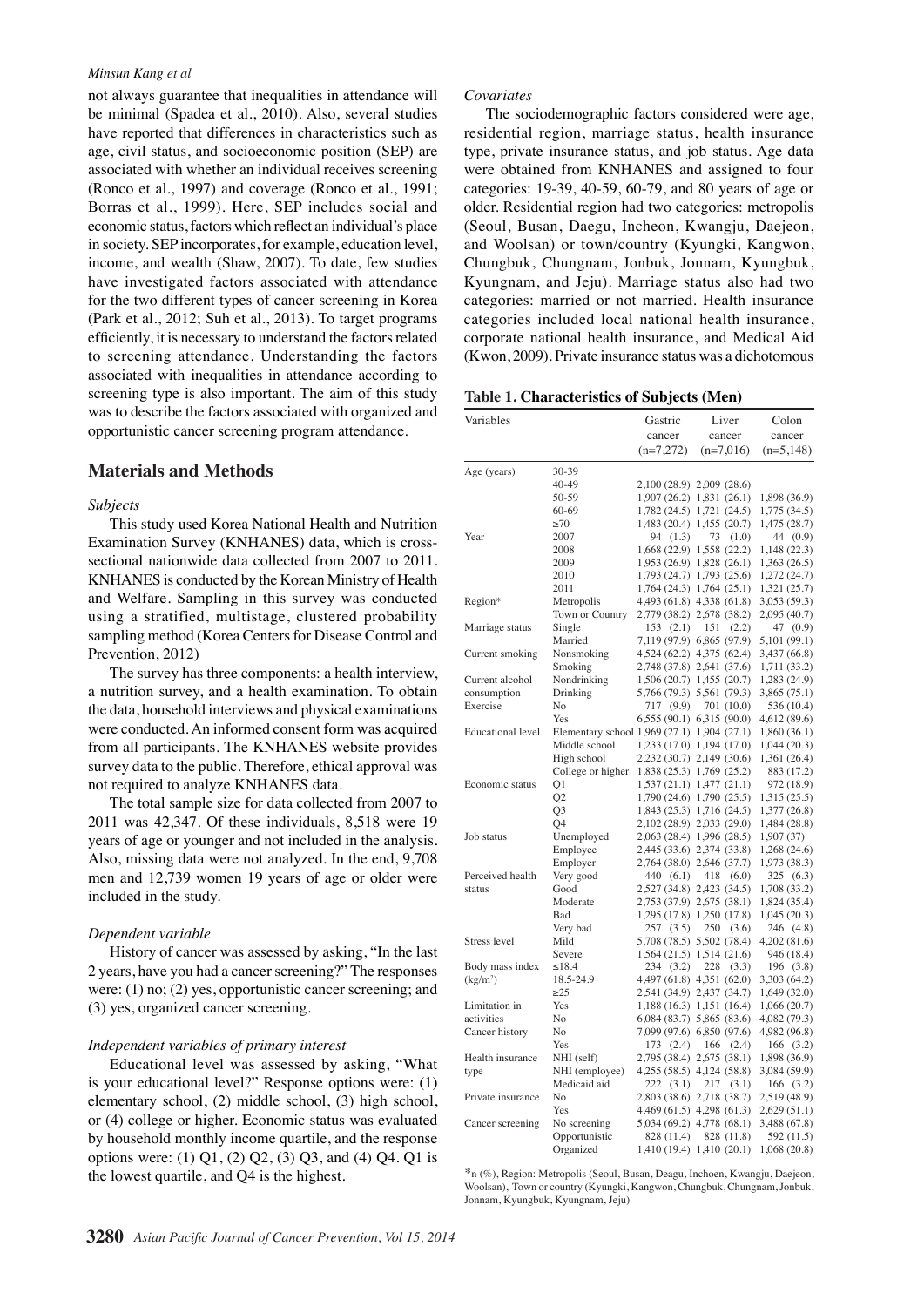status.

*Statistical analysis*

yes or no variable. Job status categories were unemployed, employee, or employer.

dichotomous yes/no variables.

This study also included data on health behavior such as smoking, drinking, and exercise. Current smoking status encompassed two categories: nonsmoking and smoking. Current alcohol consumption status also encompassed two categories: nondrinking and drinking. Exercise was divided into two categories: no and yes. The year of data collection (2007-2011) was also considered.

In addition, we considered health status variables, including perceived health status, stress level, BMI, limitation of activities, and cancer history. Perceived health status was divided into 5 categories: very good, good, moderate, bad, and very bad. Stress level had two categories: mild or severe. BMI was categorized into less than 18.5 kg/m<sup>2</sup>, 18.5-24.9 kg/m<sup>2</sup>, and 25.0 kg/m<sup>2</sup> or more. Limitation of activities and cancer history were

Multinomial logistic regression analysis was conducted to investigate the associations between education level, economic status, and cancer screening. Our models adjusted for age, year of data collection, residential region, current smoking status, current alcohol consumption status, exercise, marriage status, job status, perceived health status, stress level, BMI, limitation of activities, cancer history, health insurance type, and private insurance

Odds ratios and 95% confidence intervals (CIs) were calculated, and statistical significance was set at p<0.05. Statistical analyses were performed using SAS, version 9.2 (SAS Institute Inc., Cary, NC, US).

|  | <b>Table 2. Characteristics of Subjects (Women)</b> |  |  |
|--|-----------------------------------------------------|--|--|
|--|-----------------------------------------------------|--|--|

| Variables                   |                                  |                | Gastric cancer   |                | Liver cancer     | Colon cancer   |                | Breast cancer  |                  | Cervical cancer |                  |
|-----------------------------|----------------------------------|----------------|------------------|----------------|------------------|----------------|----------------|----------------|------------------|-----------------|------------------|
|                             |                                  |                | $(n=9,681)$      |                | $(n=9,498)$      | $(n=6.900)$    |                | $(n=9.676)$    |                  | $(n=12,576)$    |                  |
| Age (years)                 | 30-39                            |                |                  |                |                  |                |                |                |                  |                 | 2,900 (23.1)     |
|                             | 40-49                            | 2,746          | (28.4)           | 2,703          | (28.5)           |                |                | 2,745          | (28.4)           | 2,745           | (21.8)           |
|                             | 50-59                            | 2,591          | (26.8)           | 2,550          | (26.9)           | 2,585          | (37.5)         | 2,590          | (26.8)           | 2,590           | (20.6)           |
|                             | $60 - 69$                        | 2,273          | (23.5)           | 2,212          | (23.3)           | 2,259          | (32.7)         | 2,272          | (23.5)           | 2,272           | (18.1)           |
|                             | 70£                              | 2,071          | (21.4)           | 2,033          | (21.4)           | 2,056          | (29.8)         | 2,069          | (21.4)           | 2,069           | (16.5)           |
| Year                        | 2007                             | 76             | (0.8)            | 69             | (0.7)            | 36             | (0.5)          | 76             | (0.8)            | 104             | (0.8)            |
|                             | 2008                             | 2,371          | (24.5)           | 2,286          | (24.1)           | 1,664          | (24.1)         | 2,366          | (24.5)           | 3,133           | (24.9)           |
|                             | 2009                             | 2,672          | (27.6)           | 2,581          | (27.2)           | 1,846          | (26.8)         | 2,672          | (27.6)           | 3,467           | (27.6)           |
|                             | 2010                             | 2,230          | (23.0)           | 2,230          | (23.5)           | 1,619          | (23.5)         | 2,230          | (23.1)           | 2,928           | (23.3)           |
|                             | 2011                             | 2,332          | (24.1)           | 2,332          | (24.6)           | 1,735          | (25.1)         | 2,332          | (24.1)           | 2,944           | (23.4)           |
| Region*                     | Metropolis                       | 5,964          | (61.6)           | 5,850          | (61.6)           | 4,036          | (58.5)         | 5,961          | (61.6)           | 8,053           | (64.0)           |
|                             | Town or country                  | 3,717          | (38.4)           | 3,648          | (38.4)           | 2,864          | (41.5)         | 3,715          | (38.4)           | 4,523           | (36.0)           |
| Marriage status             | Single                           | 89             | (0.9)            | 87             | (0.9)            | 41             | (0.6)          | 89             | (0.9)            | 337             | (2.7)            |
|                             | Married                          | 9,592          | (99.1)           | 9,411          | (99.1)           | 6,859          | (99.4)         | 9,587          | (99.1)           | 12,239          | (97.3)           |
| Current smoking             | Nonsmoking                       | 9,226          | (95.3)           | 9,055          | (95.3)           | 6,591          | (95.5)         | 9,221          | (95.3)           | 11,914          | (94.7)           |
|                             | Smoking                          | 455            | (4.7)            | 443            | (4.7)            | 309            | (4.5)          | 455            | (4.7)            | 662             | (5.3)            |
| Current alcohol consumption | Nondrinking                      | 4,451          | (46.0)           | 4,368          | (46)             | 3,724          | (54.0)         | 4,449          | (46.0)           | 5,122           | (40.7)           |
|                             | Drinking                         | 5,230          | (54.0)           | 5,130          | (54)             | 3,176          | (46.0)         | 5,227          | (54.0)           | 7,454           | (59.3)           |
| Exercise                    | No                               | 1,294          | (13.4)           | 1,277          | (13.4)           | 1,006          | (14.6)         | 1,294          | (13.4)           | 1,542           | (12.3)           |
|                             | Yes                              | 8,387          | (86.6)           | 8,221          | (86.6)           | 5,894          | (85.4)         | 8,382          | (86.6)           | 11,034          | (87.7)           |
| <b>Educational</b> level    | Elementary school                | 4,707          | (48.6)           | 4,606          | (48.5)           | 4,471          | (64.8)         | 4,703          | (48.6)           | 4,730           | (37.6)           |
|                             | Middle school                    | 1,372          | (14.2)           | 1,347          | (14.2)           | 988            | (14.3)         | 1,372          | (14.2)           | 1,439           | (11.4)           |
|                             | High school                      | 2,487          | (25.7)           | 2,444<br>1,101 | (25.7)           | 1,091<br>350   | (15.8)         | 2,486          | (25.7)<br>(11.5) | 3,818           | (30.4)           |
|                             | College or higher                | 1,115          | (11.5)           |                | (11.6)           |                | (5.1)          | 1,115          |                  | 2,589           | (20.6)           |
| Economic status             | Q <sub>1</sub>                   | 2,675          | (27.6)           | 2,614          | (27.5)           | 1,931          | (28)<br>(24.1) | 2,338          | (24.2)           | 2,764           | (22.0)           |
|                             | Q2                               | 2,334          | (24.1)           | 2,366          | (24.9)           | 1,661          | (23.7)         | 2,189          | (22.6)           | 3,356           | (26.7)           |
|                             | Q <sub>3</sub><br>O <sub>4</sub> | 2,162<br>2,510 | (22.3)<br>(25.9) | 2,041<br>2,477 | (21.5)<br>(26.1) | 1,632<br>1,676 | (24.3)         | 2,639<br>2,510 | (27.3)<br>(25.9) | 3,307<br>3,149  | (26.3)<br>(25.0) |
| Job status                  | Unemployed                       | 6,105          | (63.1)           | 5,997          | (63.1)           | 4,796          | (69.5)         | 6,101          | (63.1)           | 7,769           | (61.8)           |
|                             | Employee                         | 2,193          | (22.7)           | 2,166          | (22.8)           | 1,193          | (17.3)         | 2,193          | (22.7)           | 3,155           | (25.1)           |
|                             | Employer                         | 1,383          | (14.3)           | 1,335          | (14.1)           | 911            | (13.2)         | 1,382          | (14.3)           | 1,652           | (13.1)           |
| Perceived health status     | Very good                        | 331            | (3.4)            | 328            | (3.5)            | 218            | (3.2)          | 331            | (3.4)            | 445             | (3.5)            |
|                             | Good                             | 2,764          | (28.6)           | 2,712          | (28.6)           | 1,781          | (25.8)         | 2,763          | (28.6)           | 3,793           | (30.2)           |
|                             | Moderate                         | 3,494          | (36.1)           | 3,432          | (36.1)           | 2,336          | (33.9)         | 3,493          | (36.1)           | 4,842           | (38.5)           |
|                             | Bad                              | 2,438          | (25.2)           | 2,383          | (25.1)           | 1,962          | (28.4)         | 2,435          | (25.2)           | 2,811           | (22.4)           |
|                             | Very bad                         | 654            | (6.8)            | 643            | (6.8)            | 603            | (8.7)          | 654            | (6.8)            | 685             | (5.5)            |
| Stress level                | Mild                             | 6,980          | (72.1)           | 6,855          | (72.2)           | 4,962          | (71.9)         | 6,977          | (72.1)           | 8,958           | (71.2)           |
|                             | Severe                           | 2,701          | (27.9)           | 2,643          | (27.8)           | 1,938          | (28.1)         | 2,699          | (27.9)           | 3,618           | (28.8)           |
| Body mass index $(kg/m2)$   | $\leq 18.4$                      | 265            | (2.7)            | 260            | (2.7)            | 184            | (2.7)          | 265            | (2.7)            | 497             | (4.0)            |
|                             | 18.5-24.9                        | 6,031          | (62.3)           | 5,916          | (62.3)           | 4,089          | (59.3)         | 6,028          | (62.3)           | 8,133           | (64.7)           |
|                             | 25<                              | 3,385          | (35.0)           | 3,322          | (35.0)           | 2,627          | (38.1)         | 3,383          | (35.0)           | 3,946           | (31.4)           |
| Limitation in activities    | Yes                              | 2,277          | (23.5)           | 2,221          | (23.4)           | 2,017          | (29.2)         | 2,276          | (23.5)           | 2,440           | (19.4)           |
|                             | No                               | 7,404          | (76.5)           | 7,277          | (76.6)           | 4,883          | (70.8)         | 7,400          | (76.5)           | 10,136          | (80.6)           |
| Cancer history              | No                               | 9,375          | (96.8)           | 9,196          | (96.8)           | 6,654          | (96.4)         | 9,371          | (96.9)           | 12,257          | (97.5)           |
|                             | Yes                              | 306            | (3.2)            | 302            | (3.2)            | 246            | (3.6)          | 305            | (3.2)            | 319             | (2.5)            |
| Health insurance type       | NHI (self)                       | 3,614          | (37.3)           | 3,550          | (37.4)           | 2,408          | (34.9)         | 3,613          | (37.3)           | 4,549           | (36.2)           |
|                             | NHI (employee)                   | 5,587          | (57.7)           | 5,479          | (57.7)           | 4,093          | (59.3)         | 5,584          | (57.7)           | 7,508           | (59.7)           |
|                             | Medicaid aid                     | 480            | (5.0)            | 469            | (4.9)            | 399            | (5.8)          | 479            | (5.0)            | 519             | (4.1)            |
| Private insurance           | No                               | 3,681          | (38.0)           | 3,614          | (38.1)           | 3,352          | (48.6)         | 3,679          | (38.0)           | 3,974           | (31.6)           |
|                             | Yes                              | 6,000          | (62.0)           | 5,884          | (62.0)           | 3,548          | (51.4)         | 5,997          | (62.0)           | 8,602           | (68.4)           |
| Cancer screening            | No screening                     | 6,979          | (72.1)           | 6,796          | (71.6)           | 4,934          | (71.5)         | 6,975          | (72.1)           | 9,358           | (74.4)           |
|                             | Opportunistic                    | 1,030          | (10.6)           | 1,030          | (10.8)           | 688            | (10.0)         | 1,029          | (10.6)           | 1,460           | (11.6)           |
|                             | Organized                        | 1,672          | (17.3)           | 1,672          | (17.6)           | 1,278          | (18.5)         | 1,672          | (17.3)           | 1,758           | (14.0)           |

\*n (%), Region : Metropolis (Seoul, Busan, Deagu, Inchoen, Kwangju, Daejeon, Woolsan), Town or country (Kyungki, Kangwon, Chungbuk, Chungnam, Jonbuk, Jonnam, Kyungbuk, Kyungnam, Jeju)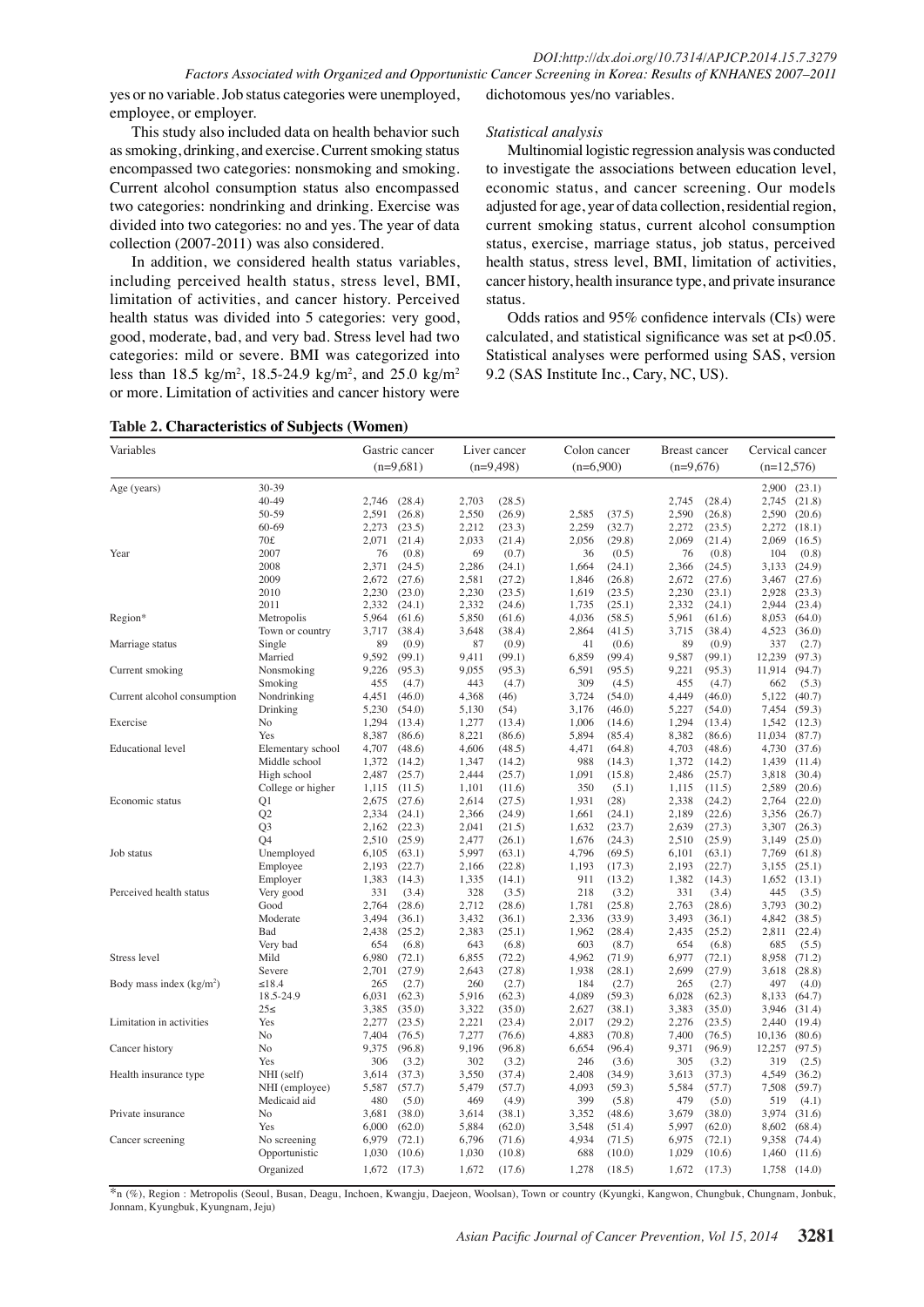# *Minsun Kang et al* **Results**

A total of 6,259 men and 6,231 women had not had cancer screening, while 1,256 men and 3,196 women had opportunistic cancer screening, and 2,193 men and 3,312 women had organized cancer screening. Table 1 shows the characteristics of the sample.

### *Multinomial logistic regression analyses*

The results of the multinomial logistic regression analysis of education, economic status, and cancer screening are presented in Table 2. The results were adjusted for age, year of data collection, residential region, current smoking status, current alcohol consumption status, exercise, marriage status, job status, perceived health status, stress level, BMI, limitation of activities, cancer history, health insurance type, and private insurance status.

In terms of age, the odds ratios for organized screening

**Table 3. Multinomial Logistic Regression Analysis (Men)**

in men and women were very similar. Relative to men aged 19-39 years, the odds ratios for opportunistic screening were 2.91 (95%CI: 2.38-3.55; p<0.001) for 40-59 year olds, 4.57 (95%CI: 3.46-6.05; p<0.001) for 60-79 year olds, and 2.49 (95%CI: 1.34-4.62; p<0.001) for men 80 years or older. However, the odds ratios for opportunistic screening in women showed a negative association with age.

The odds ratios associated with the year of collection variable were significant only for organized screening after 2010, as compared to 2007. With respect to the residential region variable, the odds ratio for opportunistic screening in men was 0.81 (95%CI: 0.68-0.95; p=0.01) for town/ country residence compared to metropolis residence.

Among the health behavior variables, the odd ratios for current smoking status and exercise showed a negative association with screening. However, the odds ratio for organized screening attendance in men was 1.26 (95%CI: 1.04-1.54;  $p=0.02$ ) for drinkers as compared to

| Variables         |                   |               | Gastric cancer |               | Liver cancer |               | Colon cancer |
|-------------------|-------------------|---------------|----------------|---------------|--------------|---------------|--------------|
|                   |                   | Opportunistic | Organized      | Opportunistic | Organized    | Opportunistic | Organized    |
| Age (years)       | 40-49             | 1.00          | 1.00           | 1.00          | 1.00         |               |              |
|                   | 50-59             | $1.56*$       | $1.66*$        | $1.55*$       | $1.66*$      | 1.00          | 1.00         |
|                   | $60 - 69$         | $1.68*$       | $2.36*$        | $1.66*$       | $2.37*$      | 0.98          | $1.35*$      |
|                   | 70£               | $1.62*$       | $1.60*$        | $1.57*$       | $1.59*$      | 0.86          | 0.89         |
| Year              | 2007              | 1.00          | 1.00           | 1.00          | 1.00         | 1.00          | 1.00         |
|                   | 2008              | 1.31          | 1.77           | 1.05          | 1.41         | 0.9           | 0.88         |
|                   | 2009              | 0.88          | 1.65           | 0.7           | 1.31         | 0.63          | 0.82         |
|                   | 2010              | $2.09*$       | $13.36*$       | 1.53          | $9.64*$      | 1.63          | $6.83*$      |
|                   | 2011              | 0.56          | $3.73*$        | $0.41 *$      | $2.69*$      | 0.44          | 1.9          |
| Region*           | Metropolis        | 1.00          | 1.00           | 1.00          | 1.00         | 1.00          | 1.00         |
|                   | Town or country   | 0.84          | 1.13           | 0.84          | 1.13         | 0.85          | 1.03         |
| Marriage status   | Single            | 1.00          | 1.00           | 1.00          | 1.00         | 1.00          | 1.00         |
|                   | Married           | 2.54          | 1.14           | 2.63          | 1.14         | L,            | 1.04         |
| Current smoking   | Nonsmoking        | 1.00          | 1.00           | 1.00          | 1.00         | 1.00          | 1.00         |
|                   | Smoking           | $0.69*$       | $0.76*$        | $0.70*$       | $0.77*$      | $0.73*$       | $0.65*$      |
| Current alcohol   | Nondrinking       | 1.00          | 1.00           | 1.00          | 1.00         | 1.00          | 1.00         |
| consumption       | Drinking          | 1.24          | $1.36*$        | 1.22          | $1.35*$      | 1.23          | 1.16         |
| Exercise          | No                | 1.00          | 1.00           | 1.00          | 1.00         | 1.00          | 1.00         |
|                   | Yes               | 1.21          | 1.11           | 1.24          | 1.12         | 1.27          | 1.16         |
| Educational level | Elementary school | 1.00          | 1.00           | 1.00          | 1.00         | 1.00          | 1.00         |
|                   | Middle school     | 1.35          | 1.11           | 1.35          | 1.11         | 1.35          | 1.09         |
|                   | High school       | $1.42 *$      | 1.05           | $1.42 *$      | 1.04         | $1.43*$       | 1.06         |
|                   | College or higher | $1.47*$       | 1.26           | $1.47*$       | 1.24         | $1.60*$       | 1.2          |
| Economic status   | Q1                | 1.00          | 1.00           | 1.00          | 1.00         | 1.00          | 1.00         |
|                   | Q <sub>2</sub>    | $1.48*$       | 1.16           | $1.48*$       | 1.12         | 1.16          | $\mathbf{1}$ |
|                   | O <sub>3</sub>    | $1.52*$       | 1.13           | $1.48*$       | 1.17         | 1.39          | $1.37*$      |
|                   | O <sub>4</sub>    | $2.37*$       | 1.18           | $2.36*$       | 1.19         | $1.84*$       | 1.18         |
| Job status        | Unemployed        | 1.00          | 1.00           | 1.00          | 1.00         | 1.00          | 1.00         |
|                   | Employee          | 0.98          | 1.04           | 0.95          | 1.02         | 0.91          | 0.95         |
|                   | Employer          | 1.2           | 1.08           | 1.19          | 1.08         | 1.16          | 1.00         |
| Perceived health  | Very good         | 1.00          | 1.00           | 1.00          | 1.00         | 1.00          | 1.00         |
| status            | Good              | 0.82          | 0.98           | 0.79          | 0.97         | 0.82          | 0.95         |
|                   | Moderate          | 0.94          | 0.97           | 0.92          | 0.96         | 0.87          | 0.84         |
|                   | Bad               | 1.32          | 1.2            | 1.3           | 1.18         | 1.25          | 1.1          |
|                   | Very bad          | 1.26          | 0.58           | 1.22          | 0.58         | 0.77          | $0.53*$      |
| Stress level      | Mild              | 1.00          | 1.00           | 1.00          | 1.00         | 1.00          | 1.00         |
|                   | Severe            | 0.91          | 0.99           | 0.9           | 0.99         | 0.84          | 1.09         |
| Body mass index   | $\leq 18.4$       | 1.00          | 1.00           | 1.00          | 1.00         | 1.00          | 1.00         |
| (kg/m2)           | $18.5 - 24.9$     | 1.25          | 1.08           | 1.27          | 1.09         | 1.61          | 1.21         |
|                   | $25 \le$          | 1.15          | 1.25           | 1.19          | 1.27         | 1.66          | 1.44         |
| Limitation in     | Yes               | 1.00          | 1.00           | 1.00          | 1.00         | 1.00          | 1.00         |
| activities        | No                | 0.76          | 1.05           | 0.75          | 1.04         | 0.84          | 1.07         |
| Cancer history    | No                | 1.00          | 1.00           | 1.00          | 1.00         | 1.00          | 1.00         |
|                   | Yes               | $2.13*$       | 0.67           | $2.17*$       | 0.69         | $2.42*$       | 0.75         |
| Health insurance  | NH(self)          | 1.00          | 1.00           | 1.00          | 1.00         | 1.00          | 1.00         |
| type              | NHI(employee)     | 1.18          | $1.28*$        | 1.18          | $1.28*$      | 1.07          | $1.24*$      |
|                   | Medicaid aid      | 0.54          | 1.2            | 0.53          | 1.22         | 0.37          | 1.12         |
| Private insurance | N <sub>o</sub>    | 1.00          | 1.00           | 1.00          | 1.00         | 1.00          | 1.00         |
|                   | Yes               | $1.61*$       | $1.41*$        | $1.64*$       | $1.42*$      | 1.33          | $1.34*$      |
|                   |                   |               |                |               |              |               |              |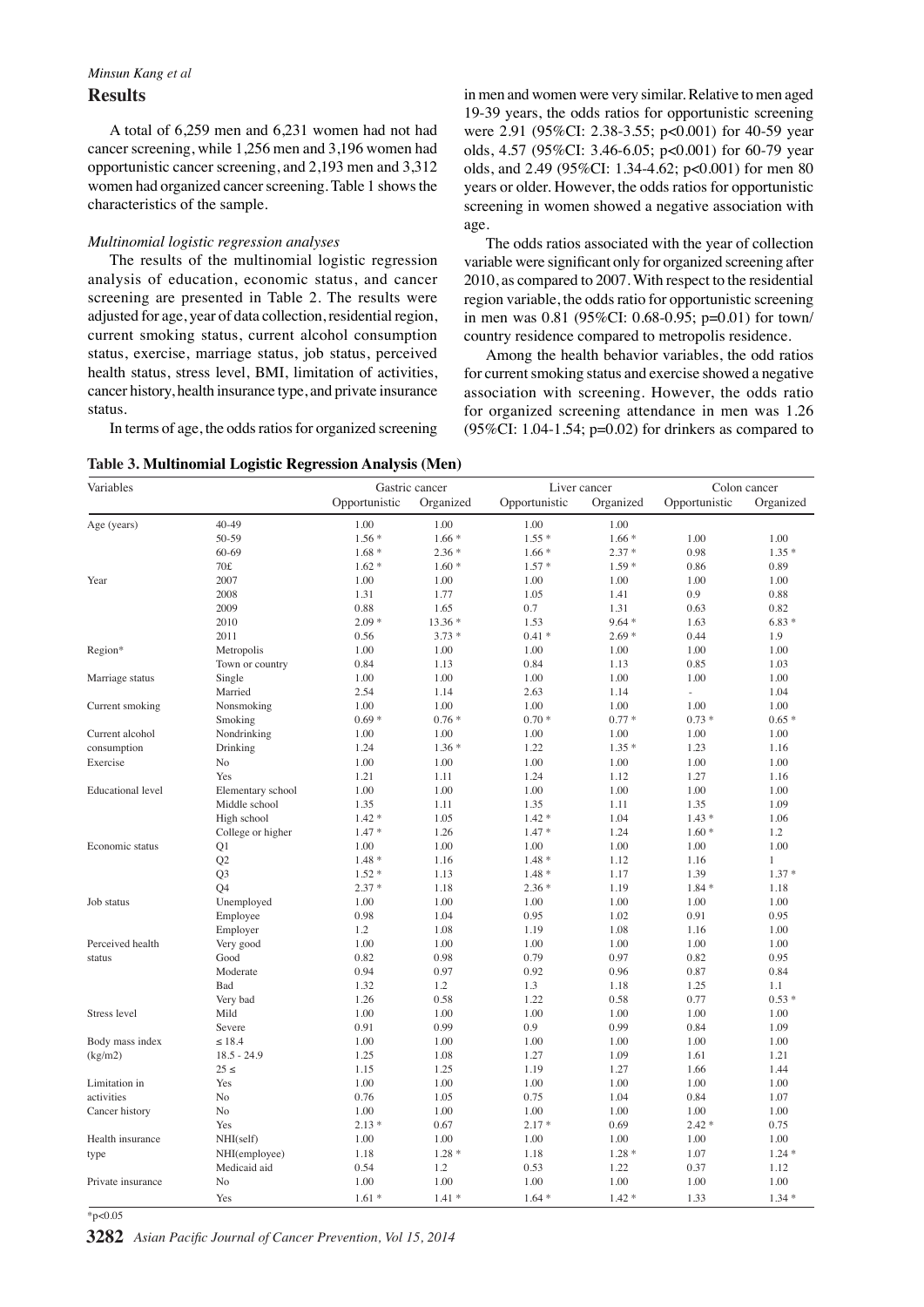nondrinkers, and the odds ratio for opportunistic screening attendance in women was 1.15 (95%CI: 1.02-1.30; p=0.02) for drinkers compared to nondrinkers. Among the health behavior variables, only the current alcohol consumption variable showed a positive association with screening.

The odds ratios for opportunistic screening in both men and women revealed a positive association with education level. The odds ratio for organized screening in men was 0.77 (95%CI: 0.62-0.95; p=0.02) for those with a high school education compared to those with an elementary school education.

In terms of economic status, the odds ratios for opportunistic screening were significant for men in Q2- Q4 as compared to those in Q1. However, the odds ratios for organized screening were 1.28 (95%CI: 1.01-1.61; p=0.04) for men and 1.21 (95%CI: 1.01-1.46; p=0.04) for women in Q4 as compared to Q1. The odds ratio for opportunistic screening in women was 1.39 (95%CI: 1.14- 1.69; p<0.001) for Q4, as compared to Q1.

Compared to the unemployed, the employee odds

ratios for organized screening were 1.24 (95%CI: 1.01- 1.53; p=0.04) in men and 1.31 (95%CI: 1.15-1.50; p<0. 001) in women. For opportunistic screening, no significant associations were seen in men employees, but a negative association with attendance was seen in women employees, as compared to the unemployed.

People who perceived themselves to be unhealthy were more likely to attend cancer screenings. The odds ratio for organized screening was 0.76 (95%CI: 0.66-0.87; p<0. 001) for women with severe as opposed to mild stress. In terms of organized screening attendance, women with limited activity had an odds ratio of 1.18 (95%CI, 1.01- 1.38; p=0.04) compared to those with no limitation of activity.

In both men and women, the odds ratios for opportunistic screening were elevated in those with a history of cancer. The odds ratios for men with corporate national health insurance were significantly elevated for both types of screening program compared to those with local national health insurance. In women, the odds ratio for opportunistic screening was 0.59 (95%CI: 0.39-0.90;

| Table 4. Multinomial Logistic Regression Analysis (Women) |  |  |
|-----------------------------------------------------------|--|--|
|                                                           |  |  |

| Variables                   |                   | Gastric cancer                                                                                                          |         | Liver cancer |         | Colon cancer |         | Breast cancer |         | Cervical cancer |          |
|-----------------------------|-------------------|-------------------------------------------------------------------------------------------------------------------------|---------|--------------|---------|--------------|---------|---------------|---------|-----------------|----------|
|                             |                   | Opportunistic Organized Opportunistic Organized Opportunistic Organized Opportunistic Organized Opportunistic Organized |         |              |         |              |         |               |         |                 |          |
| Age (years)                 | 30-39             |                                                                                                                         |         |              |         |              |         |               |         | 1.00            | 1.00     |
|                             | 40-49             | 1.00                                                                                                                    | 1.00    | 1.00         | 1.00    |              |         | 1.00          | 1.00    | 1.21            | $6.60*$  |
|                             | 50-59             | $1.73*$                                                                                                                 | $1.65*$ | $1.75*$      | $1.66*$ | 1.00         | 1.00    | $1.73*$       | $1.65*$ | $2.15*$         | $11.24*$ |
|                             | $60 - 69$         | $1.56*$                                                                                                                 | $1.95*$ | $1.61*$      | $1.99*$ | 0.86         | 1.16    | $1.54*$       | $1.92*$ | $1.88*$         | $13.20*$ |
|                             | 70£               | 0.69                                                                                                                    | 0.94    | 0.71         | 0.96    | $0.38*$      | $0.60*$ | 0.69          | 0.92    | 0.79            | $6.21*$  |
| Year                        | 2007              | 1.00                                                                                                                    | 1.00    | 1.00         | 1.00    | 1.00         | 1.00    | 1.00          | 1.00    | 1.00            | 1.00     |
|                             | 2008              | 0.61                                                                                                                    | 0.49    | 0.54         | 0.45    | 0.88         | 0.37    | 0.6           | 0.49    | 0.65            | 0.49     |
|                             | 2009              | $0.46*$                                                                                                                 | 0.45    | $0.41*$      | $0.41*$ | 0.74         | 0.36    | $0.46*$       | 0.45    | 0.54            | $0.43*$  |
|                             | 2010              | $2.65*$                                                                                                                 | $6.99*$ | $2.25*$      | $6.13*$ | $3.71*$      | $5.02*$ | $2.65*$       | $7.01*$ | $3.88*$         | $7.66*$  |
|                             | 2011              | $0.24*$                                                                                                                 | 0.72    | $0.20*$      | 0.63    | $0.34*$      | 0.6     | $0.24*$       | 0.72    | $0.26*$         | 0.7      |
| Region*                     | Metropolis        | 1.00                                                                                                                    | 1.00    | 1.00         | 1.00    | 1.00         | 1.00    | 1.00          | 1.00    | 1.00            | 1.00     |
|                             | Town or country   | $0.76*$                                                                                                                 | 1.01    | $0.75*$      | 1.00    | $0.68 *$     | 1.00    | $0.76*$       | 1.00    | $0.79*$         | 0.98     |
| Marriage status             | Single            | 1.00                                                                                                                    | 1.00    | 1.00         | 1.00    | 1.00         | 1.00    | 1.00          | 1.00    | 1.00            | 1.00     |
|                             | Married           | 1.01                                                                                                                    | 0.90    | 1.03         | 0.90    | 2.29         | 1.34    | 1.02          | 0.90    | 1.57            | 1.16     |
| Current smoking             | Nonsmoking        | 1.00                                                                                                                    | 1.00    | 1.00         | 1.00    | 1.00         | 1.00    | 1.00          | 1.00    | 1.00            | 1.00     |
|                             | Smoking           | 0.79                                                                                                                    | $0.65*$ | 0.78         | $0.65*$ | 0.74         | $0.56*$ | 0.78          | $0.65*$ | 0.77            | $0.63*$  |
| Current alcohol consumption | Nondrinking       | 1.00                                                                                                                    | 1.00    | 1.00         | 1.00    | 1.00         | 1.00    | 1.00          | 1.00    | 1.00            | 1.00     |
|                             | Drinking          | 1.19                                                                                                                    | 0.88    | 1.19         | 0.88    | 1.13         | 0.93    | 1.19          | 0.88    | $1.21*$         | 0.92     |
| Exercise                    | No                | 1.00                                                                                                                    | 1.00    | 1.00         | 1.00    | 1.00         | 1.00    | 1.00          | 1.00    | 1.00            | 1.00     |
|                             | Yes               | 1.17                                                                                                                    | 1.13    | 1.17         | 1.14    | 1.30         | 1.02    | 1.17          | 1.13    | 1.17            | 1.13     |
| <b>Educational</b> level    | Elementary school | 1.00                                                                                                                    | 1.00    | 1.00         | 1.00    | 1.00         | 1.00    | 1.00          | 1.00    | 1.00            | 1.00     |
|                             | Middle school     | $1.44*$                                                                                                                 | 1.23    | $1.45*$      | 1.24    | $1.62*$      | 1.26    | $1.45*$       | 1.24    | $1.47*$         | 1.24     |
|                             | High school       | $1.70*$                                                                                                                 | 1.17    | $1.72*$      | 1.17    | $1.46*$      | 1.29    | $1.73*$       | 1.17    | $1.79*$         | 1.19     |
|                             | College or higher | $1.79*$                                                                                                                 | 0.97    | $1.82 *$     | 0.97    | $1.76*$      | 1.06    | $1.81*$       | 0.97    | $1.96*$         | 1.05     |
| Economic status             | Q1                | 1.00                                                                                                                    | 1.00    | 1.00         | 1.00    | 1.00         | 1.00    | 1.00          | 1.00    | 1.00            | 1.00     |
|                             | Q2                | 1.20                                                                                                                    | 1.07    | 1.23         | 1.07    | 1.29         | 1.06    | 1.20          | 0.99    | 1.13            | 1.03     |
|                             | Q <sub>3</sub>    | $1.46*$                                                                                                                 | 1.05    | $1.44*$      | 1.05    | $1.59*$      | 1.03    | $1.39*$       | 0.99    | $1.38*$         | 1.01     |
|                             | O <sub>4</sub>    | $1.97*$                                                                                                                 | 1.25    | $1.97*$      | 1.25    | $1.87*$      | 1.00    | $1.95*$       | 1.18    | $1.82*$         | 1.26     |
| Job status                  | Unemployed        | 1.00                                                                                                                    | 1.00    | 1.00         | 1.00    | 1.00         | 1.00    | 1.00          | 1.00    | 1.00            | 1.00     |
|                             | Employee          | $0.72*$                                                                                                                 | 1.12    | $0.72*$      | 1.11    | $0.66*$      | 1.19    | $0.72 *$      | 1.12    | $0.73*$         | $1.19*$  |
|                             | Employer          | 0.93                                                                                                                    | 1.05    | 0.95         | 1.07    | 0.90         | 0.93    | 0.94          | 1.05    | 0.99            | 1.06     |
| Perceived health status     | Very good         | 1.00                                                                                                                    | 1.00    | 1.00         | 1.00    | 1.00         | 1.00    | 1.00          | 1.00    | 1.00            | 1.00     |
|                             | Good              | 1.66                                                                                                                    | 1.14    | 1.68         | 1.15    | 1.84         | 1.07    | 1.66          | 1.14    | 1.38            | 0.98     |
|                             | Moderate          | $1.74*$                                                                                                                 | 1.15    | $1.77*$      | 1.16    | $2.27*$      | 1.01    | $1.73*$       | 1.15    | 1.32            | 0.95     |
|                             | Bad               | $1.93*$                                                                                                                 | 1.22    | $1.99*$      | 1.23    | $2.22*$      | 1.10    | $1.92*$       | 1.21    | $1.63*$         | 1.06     |
|                             | Very bad          | 1.68                                                                                                                    | 0.85    | 1.69         | 0.86    | 1.61         | 0.74    | 1.67          | 0.85    | 1.37            | 0.73     |
| Stress level                | Mild              | 1.00                                                                                                                    | 1.00    | 1.00         | 1.00    | 1.00         | 1.00    | 1.00          | 1.00    | 1.00            | 1.00     |
|                             | Severe            | 1.19                                                                                                                    | 0.86    | 1.20         | 0.86    | 1.17         | 0.97    | 1.19          | 0.86    | 1.14            | $0.83*$  |
| Body mass index( $kg/m2$ )  | $\leq$ 18.4       | 1.00                                                                                                                    | 1.00    | 1.00         | 1.00    | 1.00         | 1.00    | 1.00          | 1.00    | 1.00            | 1.00     |
|                             | $18.5 - 24.9$     | 1.76                                                                                                                    | 1.49    | 1.79         | 1.50    | 1.57         | 1.67    | 1.76          | 1.49    | 1.43            | 1.17     |
|                             | $25 \le$          | 1.42                                                                                                                    | 1.24    | 1.45         | 1.24    | 1.14         | 1.38    | 1.42          | 1.23    | 1.15            | 0.97     |
| Limitation in activities    | Yes               | 1.00                                                                                                                    | 1.00    | 1.00         | 1.00    | 1.00         | 1.00    | 1.00          | 1.00    | 1.00            | 1.00     |
|                             | N <sub>o</sub>    | 1.09                                                                                                                    | 1.07    | 1.08         | 1.06    | 1.08         | 1.13    | 1.09          | 1.06    | 1.15            | 1.07     |
| Cancer history              | No                | 1.00                                                                                                                    | 1.00    | 1.00         | 1.00    | 1.00         | 1.00    | 1.00          | 1.00    | 1.00            | 1.00     |
|                             | Yes               | $2.05*$                                                                                                                 | 0.99    | $2.07 *$     | 1.00    | $1.70*$      | 1.02    | $2.07 *$      | 1.00    | $2.19*$         | 1.03     |
| Health insurance type       | NH(self)          | 1.00                                                                                                                    | 1.00    | 1.00         | 1.00    | 1.00         | 1.00    | 1.00          | 1.00    | 1.00            | 1.00     |
|                             | NHI(employee)     | 1.13                                                                                                                    | 1.01    | 1.14         | 1.01    | 1.08         | $0.83*$ | 1.14          | 1.01    | 1.12            | 1.07     |
|                             | Medicaid aid      | 0.62                                                                                                                    | 1.08    | 0.62         | 1.09    | 0.69         | 0.79    | 0.61          | 1.07    | $0.54*$         | 1.08     |
| Private insurance           | No                | 1.00                                                                                                                    | 1.00    | 1.00         | 1.00    | 1.00         | 1.00    | 1.00          | 1.00    | 1.00            | 1.00     |
|                             | Yes               | $1.36*$                                                                                                                 | $1.27*$ | $1.39*$      | $1.28*$ | 1.18         | $1.30*$ | $1.37*$       | $1.27*$ | $1.39*$         | $1.26*$  |

 $*_{p<0.05}$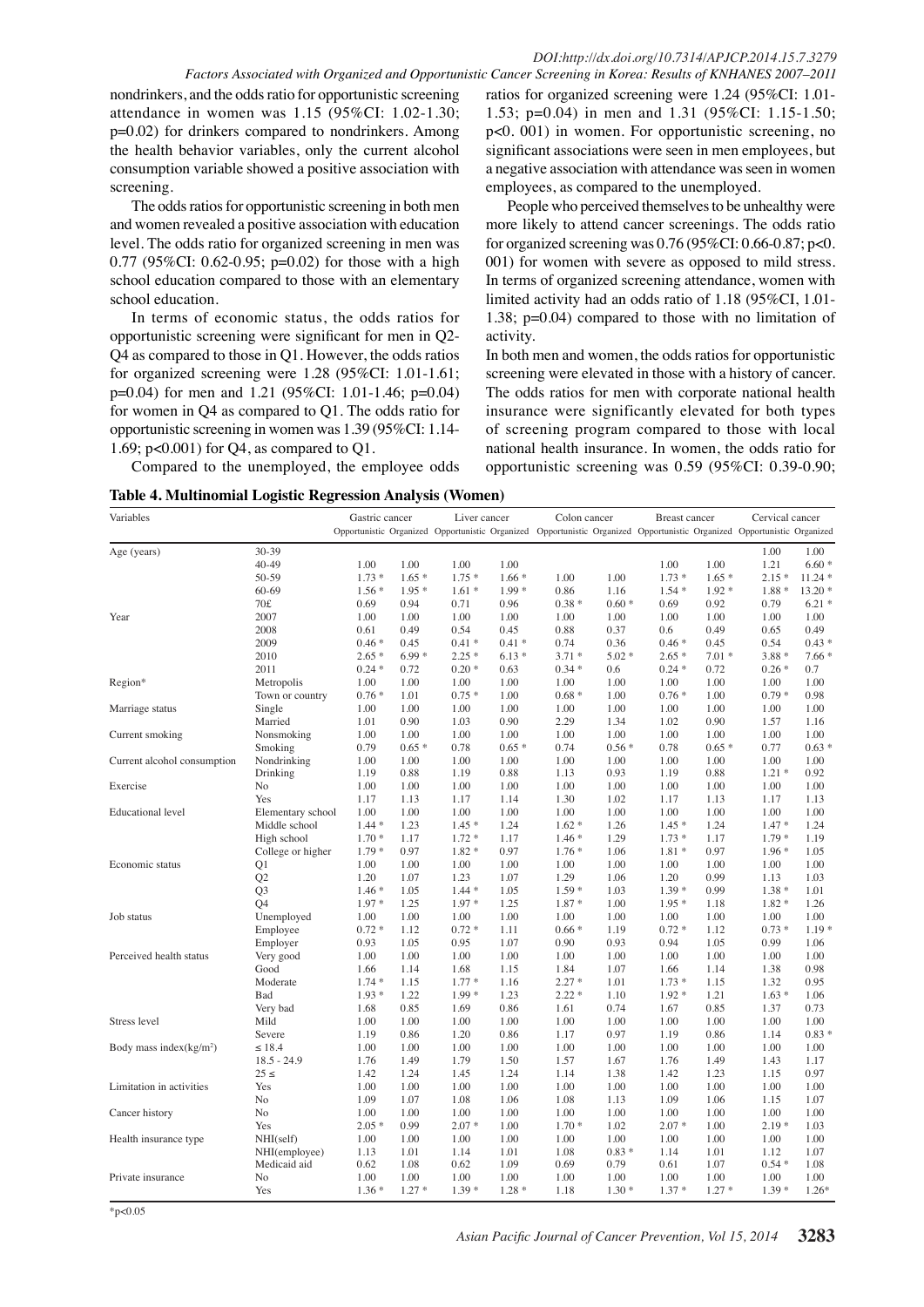#### *Minsun Kang et al*

### **Table 5. Multinomial Logistic Regression Analysis by Age (Men)**

| Variables      |                          |                   | $40-49$                 |      | 50-59                   |      | $60 \leq$               |         |
|----------------|--------------------------|-------------------|-------------------------|------|-------------------------|------|-------------------------|---------|
|                |                          |                   | Opportunistic Organized |      | Opportunistic Organized |      | Opportunistic Organized |         |
| Gastric cancer | <b>Educational level</b> | Elementary school | 1.00                    | 1.00 | 1.00                    | 1.00 | 1.00                    | 1.00    |
|                |                          | Middle school     | 1.24                    | 1.10 | 1.49                    | 0.94 | 1.23                    | 1.23    |
|                |                          | High school       | 1.45                    | 0.93 | 1.57                    | 1.01 | 1.26                    | 1.15    |
|                |                          | College or higher | 1.40                    | 1.18 | 1.51                    | 1.12 | $1.80*$                 | 1.26    |
|                | Economic status          | Q1                | 1.00                    | 1.00 | 1.00                    | 1.00 | 1.00                    | 1.00    |
|                |                          | Q2                | $5.31*$                 | 1.44 | 1.12                    | 1.05 | 1.43                    | 1.18    |
|                |                          | Q <sub>3</sub>    | $4.97*$                 | 1.13 | 1.38                    | 1.39 | 1.39                    | 1.15    |
|                |                          | Q <sub>4</sub>    | $8.74*$                 | 1.48 | 1.91                    | 1.18 | $1.86*$                 | 0.91    |
| Liver cancer   | <b>Educational</b> level | Elementary school | 1.00                    | 1.00 | 1.00                    | 1.00 | 1.00                    | 1.00    |
|                |                          | Middle school     | 1.29                    | 1.11 | 1.46                    | 0.92 | 1.25                    | 1.25    |
|                |                          | High school       | 1.53                    | 0.93 | 1.59                    | 1.00 | 1.26                    | 1.14    |
|                |                          | College or higher | 1.47                    | 1.16 | 1.54                    | 1.12 | $1.78*$                 | 1.25    |
|                | Economic status          | Q1                | 1.00                    | 1.00 | 1.00                    | 1.00 | 1.00                    | 1.00    |
|                |                          | Q2                | $5.62*$                 | 1.37 | 1.10                    | 0.97 | 1.41                    | 1.16    |
|                |                          | Q <sub>3</sub>    | $4.67*$                 | 1.13 | 1.36                    | 1.48 | 1.45                    | 1.19    |
|                |                          | Q <sub>4</sub>    | $8.67*$                 | 1.48 | 1.90                    | 1.20 | $1.90*$                 | 0.93    |
| Colon cancer   | <b>Educational level</b> | Elementary school |                         |      | 1.00                    | 1.00 | 1.00                    | 1.00    |
|                |                          | Middle school     |                         |      | 1.50                    | 0.94 | 1.20                    | 1.21    |
|                |                          | High school       |                         |      | 1.64                    | 1.00 | 1.27                    | 1.12    |
|                |                          | College or higher |                         |      | 1.63                    | 1.15 | $1.78 *$                | 1.17    |
|                | Economic status          | Q1                |                         |      | 1.00                    | 1.00 | 1.00                    | 1.00    |
|                |                          | Q <sub>2</sub>    |                         |      | 0.57                    | 0.49 | 1.43                    | 1.25    |
|                |                          | Q <sub>3</sub>    |                         |      | 0.76                    | 1.00 | $1.64*$                 | $1.44*$ |
|                |                          | Q4                |                         |      | 1.00                    | 0.81 | $2.00*$                 | 1.27    |

\* p<0.05, Adjusting for age, year of data collection, residential region, marriage status, current smoking status, current alcohol consumption status, exercise, job status, perceived health status, stress level, BMI, limitation of activities, cancer history, health insurance type, and private insurance status

#### **Table 6. Multinomial Logistic Regression Analysis by Age (Women)**

| Variables            |                          |                                                      | $\overline{49}$               |                                        | $50-59$                                                                           |                                                                                                                                                                                                                                               | 60<                                                                                                                                                                                                                                                                                                                                                    |                         |      |              |
|----------------------|--------------------------|------------------------------------------------------|-------------------------------|----------------------------------------|-----------------------------------------------------------------------------------|-----------------------------------------------------------------------------------------------------------------------------------------------------------------------------------------------------------------------------------------------|--------------------------------------------------------------------------------------------------------------------------------------------------------------------------------------------------------------------------------------------------------------------------------------------------------------------------------------------------------|-------------------------|------|--------------|
|                      |                          |                                                      | Opportunistic Organized       |                                        | Opportunistic Organized                                                           |                                                                                                                                                                                                                                               | Opportunistic Organized                                                                                                                                                                                                                                                                                                                                |                         |      |              |
| Gastric cancer       | Educational level        | Elementary school<br>Middle school                   | 1.00<br>0.91                  | 1.00<br>1.07                           | 1.00<br>1.46                                                                      | 1.00<br>1.14                                                                                                                                                                                                                                  | 1.00<br>$2.16*$                                                                                                                                                                                                                                                                                                                                        | 1.00<br>$1.55*$         |      |              |
|                      |                          | High school<br>College or higher                     | $^{1.93}_{1.97}$ 00.0         | 0.84<br>0.65                           | 1.28<br>1.51                                                                      | 1.13<br>0.96                                                                                                                                                                                                                                  | $2.16*$<br>$2.57*$                                                                                                                                                                                                                                                                                                                                     | $1.60*$<br>1.04         |      |              |
|                      | Economic status          | Q1<br>Q2                                             | 1.00<br>1.88                  | $1.0\sqrt{0}$ 6.3<br>2.6               | $\frac{9}{29}$ 0.1                                                                | .00<br>.120.3                                                                                                                                                                                                                                 | 1.00<br>0.91                                                                                                                                                                                                                                                                                                                                           | 1.00<br>1.03            |      | 12.8         |
|                      | <b>Educational</b> level | Q <sub>3</sub><br>Q <sub>4</sub>                     | 1.96<br>$^{2.79}_{1.00}$ 75.0 | 2.34<br>$3.55*$                        | .32<br>$.80*$<br>.00                                                              | .10<br>$\overline{1.41}$<br>.00                                                                                                                                                                                                               | $1.81*$<br>$25\overline{0}$                                                                                                                                                                                                                                                                                                                            | 1.15<br>0.77<br>1.00    | 30.0 |              |
| Liver cancer         |                          | Elementary school<br>Middle school<br>High school    | 0.90<br>1.92                  | 1.0 <sub>D</sub><br>1.06<br>$0.8\beta$ | .47<br>246.8                                                                      | .15<br>.14                                                                                                                                                                                                                                    | 2.17<br>$2.16 -$                                                                                                                                                                                                                                                                                                                                       | $1.56*$<br>$1.62*$      |      |              |
|                      | Economic status          | College or higher<br>Q1                              | 1.98<br>1.0050.0              | 56.3<br>0.64<br>1.00                   | .51<br>00.                                                                        | 0.96<br>094.2                                                                                                                                                                                                                                 | 2.62<br>1.00                                                                                                                                                                                                                                                                                                                                           | 1.04<br>1.00            |      | 51.1         |
|                      |                          | Q2<br>Q <sub>3</sub>                                 | 1.90<br>1.99                  | $2.57*$<br>2.4 <sub>2</sub>            | .27<br>.34                                                                        | .10<br>.11                                                                                                                                                                                                                                    | 31.5B<br>1.64                                                                                                                                                                                                                                                                                                                                          | 0.94<br>1.00            | 30.0 |              |
| Colon cancer         | <b>Educational</b> level | O <sub>4</sub><br>Elementary school<br>Middle school | $2.81*$<br>25.0               | $3.60*$<br>1.0<br>$1.48*$              | .81<br>.00<br>.16                                                                 | <b>41</b><br>.00<br>$0.01*$                                                                                                                                                                                                                   | 1.63<br>1.00<br>1.60                                                                                                                                                                                                                                                                                                                                   | 1.15                    |      |              |
|                      |                          | High school<br>College or higher                     |                               | 1.3<br>$1.64$ 31.3                     | $\frac{15}{03}8.0$                                                                | $2.09*$<br>$.56*$<br>023.7                                                                                                                                                                                                                    | 1.57<br>3103                                                                                                                                                                                                                                                                                                                                           |                         | 30.0 | 33.1         |
|                      | Economic status          | Q1<br>Q2<br>Q <sub>3</sub>                           |                               | 1.00<br>1.5<br>1.65                    | .00<br>.09<br>10                                                                  | .18<br>$60 *$                                                                                                                                                                                                                                 | 1.00<br>1.18<br>1.11                                                                                                                                                                                                                                                                                                                                   |                         |      |              |
|                      |                          | Q <sub>4</sub>                                       | 0                             | 1.89                                   | 1.18                                                                              |                                                                                                                                                                                                                                               |                                                                                                                                                                                                                                                                                                                                                        |                         |      |              |
| <b>Breast cancer</b> | <b>Educational</b> level | Elementary school<br>Middle school                   | 1.00<br>0.93                  | 1.00<br>1.11                           |                                                                                   |                                                                                                                                                                                                                                               | 0.91<br>$\frac{1}{2}$<br>$\frac{1}{2}$<br>$\frac{3}{2}$<br>$\frac{3}{2}$<br>$\frac{3}{2}$<br>$\frac{3}{2}$<br>$\frac{3}{2}$<br>$\frac{3}{2}$<br>$\frac{3}{2}$<br>$\frac{3}{2}$<br>$\frac{3}{2}$<br>$\frac{3}{2}$<br>$\frac{3}{2}$<br>$\frac{3}{2}$<br>$\frac{3}{2}$<br>$\frac{3}{2}$<br>$\frac{3}{2}$<br>$\frac{3}{2}$<br>$\frac{3}{2}$<br>$\frac{3}{$ | 1.00<br>$1.55*$         | None |              |
|                      |                          | High school<br>College or higher                     | 1.97<br>2.00                  | without treatment<br>0.86<br>0.65      | $1.00$<br>$1.47$<br>$1.31$<br>$1.54$<br>$1.00$<br>$1.60$<br>$1.39$                | $\begin{array}{l} 2.15\text{ }^{*}\\ 1.00\text{ }^{*}\\ 1.14\text{ }^{1.13}\text{ }^{*}\\ 0.96\text{ }^{*}\\ 0.00\text{ }^{*}\\ 1.00\text{ }^{*}\\ 1.11\text{ }^{1.1}\\ 1.00\text{ }^{*}\\ 1.16\text{ }^{4}\\ 1.16\text{ }^{4}\\ \end{array}$ | 1.00                                                                                                                                                                                                                                                                                                                                                   | $1.61*$<br>1.04<br>1.00 |      | Chemotherapy |
|                      | Economic status          | Q1<br>Q2<br>Q <sub>3</sub>                           | 1.00<br>1.52<br>1.60          | 1.00<br>1.81<br>1.72                   |                                                                                   |                                                                                                                                                                                                                                               | 0.88<br>$1.71*$                                                                                                                                                                                                                                                                                                                                        | 0.99<br>1.12            |      |              |
| Cervical cancer      | <b>Educational</b> level | O <sub>4</sub><br>Elementary school                  | 2.31<br>1.00                  | 2.59<br>1.00                           |                                                                                   |                                                                                                                                                                                                                                               | $1.97*$<br>1.00                                                                                                                                                                                                                                                                                                                                        | 0.76<br>1.00            |      |              |
|                      |                          | Middle school<br>High school                         | 0.94<br>1.70                  | ignosed<br>1.16<br>0.62                | $1.39$<br>$2.02$<br>$1.00$<br>$1.47$<br>$0.47$<br>$1.31$<br>$\overline{\text{O}}$ |                                                                                                                                                                                                                                               | $2.20*$<br>$2.18*$                                                                                                                                                                                                                                                                                                                                     | $1.55*$<br>$1.58*$      |      |              |
|                      | Economic status          | College or higher<br>Q1                              | 1.76<br>1.00                  | $0.40*$<br>1.00                        | $1.57 \ge 1.00 \ge 0$                                                             | 1.01<br>1.00                                                                                                                                                                                                                                  | $2.71*$<br>1.00                                                                                                                                                                                                                                                                                                                                        | 1.02<br>1.00            |      |              |
|                      |                          | Q2<br>Q <sub>3</sub>                                 | 1.03<br>1.30                  | Newly dia<br>1.46<br>1.51              | $1.32$ Ž<br>1.35                                                                  | 1.19<br>1.05                                                                                                                                                                                                                                  | 1.09<br>$1.58*$                                                                                                                                                                                                                                                                                                                                        | 1.03<br>1.12            |      |              |
|                      |                          | <b>O4</b>                                            | $1.78*$                       | $2.61*$                                | $1.72 *$                                                                          | 1.32                                                                                                                                                                                                                                          | $1.94*$                                                                                                                                                                                                                                                                                                                                                | 0.81                    |      |              |

\* p<0.05, Adjusting for age, year of data collection, residential region, marriage status, current smoking status, current alcohol consumption status, exercise, job status, perceived health status, stress level, BMI, limitation of activities, cancer history, health insurance type, and private insurance status

p=0.01) for Medical Aid beneficiaries as compared to those with local national health insurance, and the odds ratio for organized screening was 1.16 (95%CI: 1.02- 1.31; p=0.02) for corporate national health insurance as compared to local national health insurance. Having private insurance was positively associated with both screening types in both men and women.

**3284** *Asian Pacific Journal of Cancer Prevention, Vol 15, 2014*

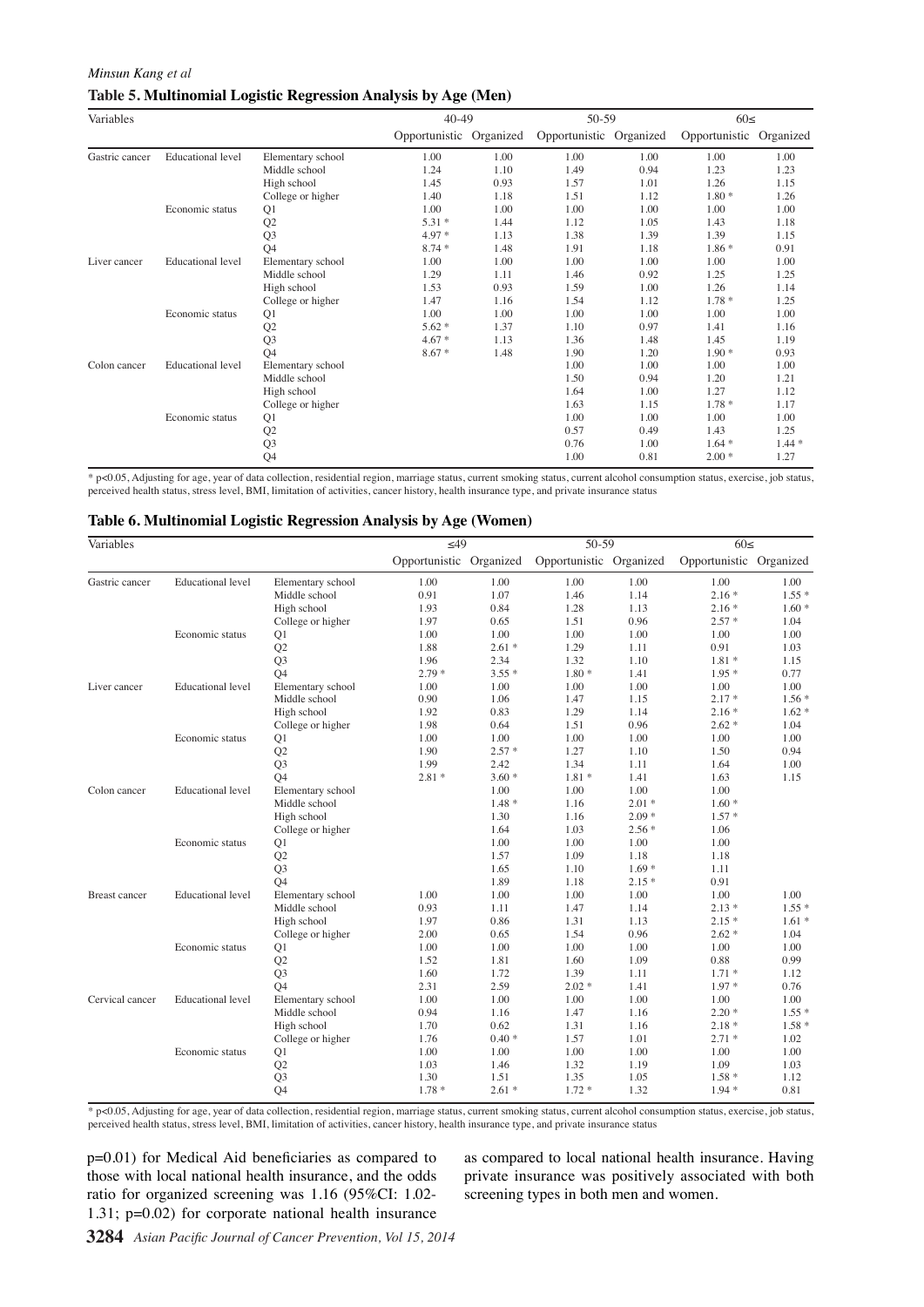**Discussion**<br> **31.3 Solution 31.3 Solution 32.5 Solution 32.5 Confidentially** is the exception of increased particle in organized particle and the propertimality is to provide screening as part of an organize The most cost-effective way of reducing cancer mortality is to provide screening as part of an organized program. Both organized and opportunistic cancer screening are widely available in Korea. Although studies have consistently indicated that SEP is associated with cancer screening rates (Link et al., 1998; Nelson et al., 2003; Swan et al., 2003), it is unclear whether organized and opportunistic screening respond to the needs of different socioeconomic groups or not. To expand organized screening, it is essential to know who uses organized *vs* opportunistic screening. This study focused on identifying factors associated with participation in both types of cancer screening.

Overall, the participation rate for organized cancer screening increased significantly over time, while the rate for opportunistic screening remained relatively constant or decreased somewhat. These trends were consistent with those reported previously (Lee et al., 2010; Lim et al., 2010), and this finding indicates that organized cancer screening programs have played an important role in expanding screening in Korea. Significant trends toward increased organized cancer screening rates were observed, especially for men.

Age, marital status, smoking behavior, and private insurance status were significantly associated with participation in both opportunistic and organized screening. The participation rate in cancer screening increased until age 60-79 years, then decreased, except in the case of opportunistic screening for women. Single people and current smokers were less likely to participate in cancer screening, consistent with previous studies (Choi et al., 2010a; 2010b; Hansen et al., 2011). People with private medical insurance in addition to National Health Insurance or Medical Aid were slightly more likely to participate in both organized and opportunistic screening.

Previous studies of cancer screening have shown that cancer survivors have higher rates of cancer screening compared to the general population (Cullati et al., 2009; Cho et al., 2010). Significant trends toward increased rates of opportunistic screening were observed among participants with previous cancer history, but no such trends were seen for organized screening in this study. In contrast to the findings of a previous study (Yang et al., 2013), a significant association between residential region and participation in organized screening was not observed. The participation rate for opportunistic screening among men residents of metropolitan areas was slightly higher than those from town/country areas.

In this study, it was important to know whether participation rate differed according to SEP. Several previous studies have observed differences among socioeconomic groups (Hahm et al., 2011; Park et al., 2011) with low SEP being inversely associated with participation in organized screening (Lee et al., 2010). This study extended previous findings on the association between cancer screening participation rates and SEP by investigating two type of screening. Fortunately, education level and economic status were not significantly associated with organized cancer screening participation in this study,

equally important in organized and opportunistic screenin**g00.0** with the exception of increased participation in organized screening in the highest income quartile. Our results indicate that SEP is only associated with participation in opportunistic screening. The odds of opportunistic cancer screening participation among women with a college degree or higher and men with a high income were more than twice as high than those for lower socioeconomic groups. Since one advantage of organized screening programs is decreased social inequality in the utilization of preventive health services, SEP disparities may not be settings.

0 0 indicated that an individual's knowledge of, perception<sub>25.0</sub> regarding some health-seeking behaviors relevant to<sup>50.0</sup> information regarding cancer screening was systematically 75.0 This study has several limitations. It is possible that biased because all data were gathered from self-reported health surveys that are potentially subject to problems, including recall bias. Another limitation is that information cancer prevention was not available in this study, because the dataset did not contain them. Previous research has of, and attitude toward cancer risk and prevention affects awareness of cancer screening (Demark-Wahnefried et al., 1995; Chamot et al., 2007; Gwede et al., 2010). However, our analysis did not include these variables, and this could cause inaccurate outcome classification and biased estimation. Despite these limitations, the results of this study were obtained from a large, representative sample with a stratified, multistage, clustered probability design, thus minimizing the possibility of selection bias. Also, while many studies have investigated the association between health-seeking behaviors and cancer screening in general, this study examined organized and opportunistic screening separately.

In conclusion, we found that differences in age, marital status, smoking behavior, previous cancer history, private insurance status, residential region, educational level, and economic status partially predict participation in organized and opportunistic cancer screening programs. Our findings underscore the fact that socioeconomic factors, including educational level and economic status, were not significantly associated with participation in organized cancer screening, except for at the highest level of income. Therefore, our results suggest that strategies to promote participation and reduce inequality in attendance should differ according to the type of screening offered.

# **References**

- Borras JM, Guillen M, Sanchez V, et al (1999). Educational level, voluntary private health insurance and opportunistic cancer screening among women in Catalonia (Spain). *Eur J Cancer Prev*, **8**, 427-34.
- Chamot E, Charvet AI, Perneger TV (2007). Who gets screened, and where: a comparison of organised and opportunistic mammography screening in Geneva, Switzerland. *Eur J Cancer*, **43**, 576-84.
- Cho J, Guallar E, Hsu YJ, et al (2010). A comparison of cancer screening practices in cancer survivors and in the general population: the Korean national health and nutrition examination survey (KNHANES) 2001-2007. *Cancer Causes Control*, **21**, 2203-12.

**46.8 56.3**

**20.3 6.3 10.1**

**25.0 30.020.3 6.3 10.1**